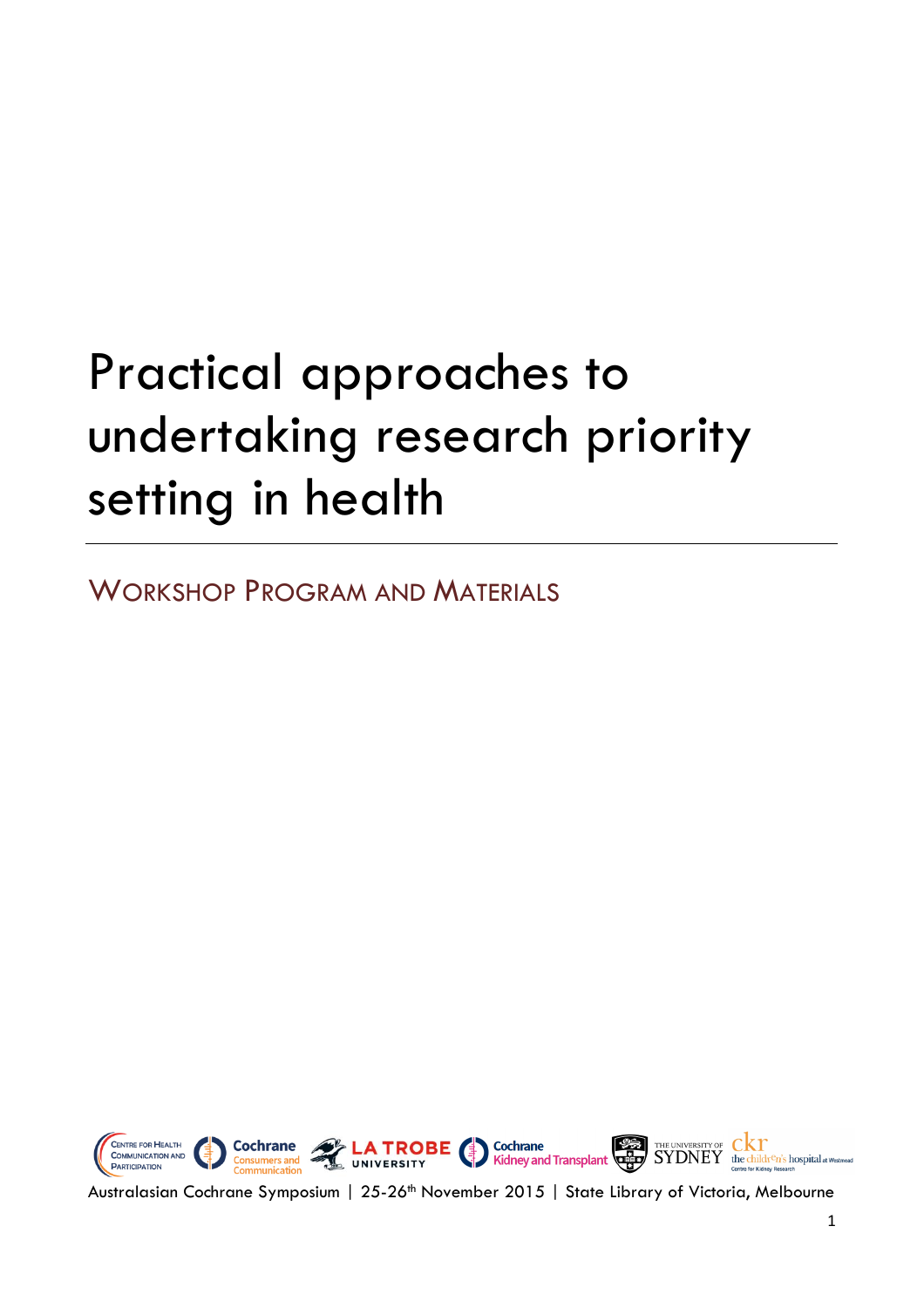#### Background

Increasing efforts have been made to conduct research priority setting to guide researchers, healthcare organisations and funders in allocating scarce public resources to research. Involving patients, clinicians and policy makers in priority setting can help ensure that research is conducted in areas of relevance to end users, not just researchers

### **Facilitators**

| Anneliese Synnot | Cochrane Consumers and Communication Group, Centre for Health Communication<br>and Participation, La Trobe University       |
|------------------|-----------------------------------------------------------------------------------------------------------------------------|
| Allison Tong     | Sydney School of Public Health The University of Sydney; Centre for Kidney<br>Research, The Children's Hospital at Westmead |
| Jonathan Craig   | Sydney School of Public Health The University of Sydney; Centre for Kidney<br>Research, The Children's Hospital at Westmead |
| Sophie Hill      | Cochrane Consumers and Communication Group Centre for Health Communication<br>and Participation, La Trobe University        |

#### Learning Objectives

The objectives of this workshop are to:

- Understand the purpose and principles of research priority setting
- Gain knowledge of the practical aspects of different approaches to research priority setting

#### Program

| <b>Time</b>   | <b>Session</b>                                                        |
|---------------|-----------------------------------------------------------------------|
| $1:30 - 1:40$ | Welcome and introduction                                              |
|               | Allison Tong                                                          |
| $1:40 - 1:45$ | Why do research priority setting?                                     |
|               | Allison Tong                                                          |
| $1:45 - 2:00$ | Overview of approaches to research priority setting                   |
|               | Anneliese Synnot                                                      |
| $2:00 - 2:10$ | <b>Questions</b>                                                      |
| $2:10 - 2:40$ | Small group exercise: appraisal of research priority setting exercise |
|               | Anneliese Synnot, Allison Tong, Jonathan Craig, Sophie Hill           |
| $2:40 - 3:00$ | Summary, questions, and closing remarks                               |
|               | Jonathan Craig                                                        |

# Materials and Resources

The following printouts will be provided:

- Slides
- Workshop program and materials
- Article for appraisal

Additional resources (examples approaches and guidance documents) will be available online at [www.latrobe.edu.au/chcp/projects/research-priority-setting](http://www.latrobe.edu.au/chcp/projects/research-priority-setting)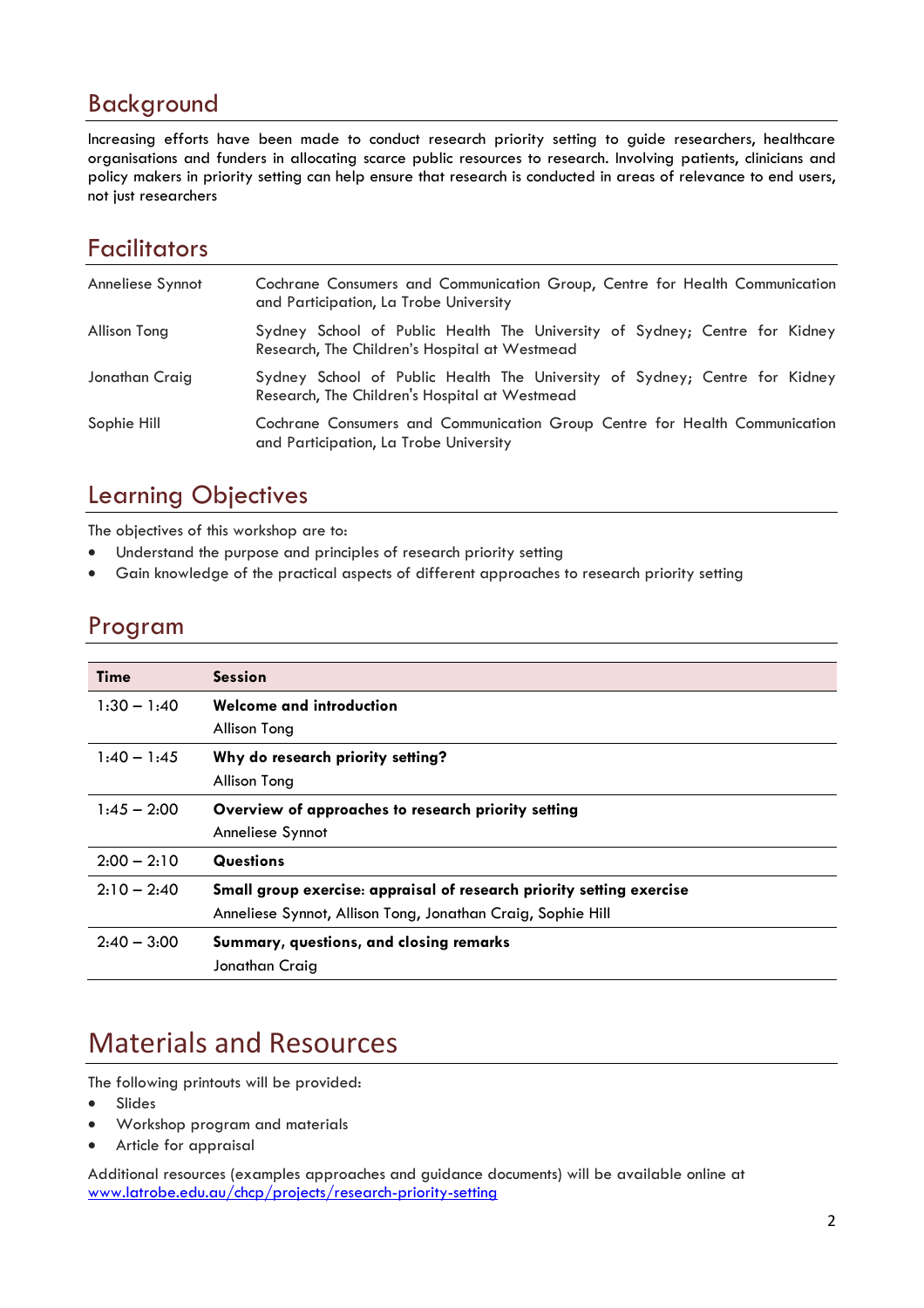## Appraisal framework and template

**Article:** Research priorities in CKD: report of a national workshop conducted in Australia AJKD 2015 66:212-212

| $\mathsf{ID}$                 | <b>Item</b>                                                        | <b>Descriptor and/or examples</b>                                                                                               | <b>Appraisal/comments</b> |  |  |
|-------------------------------|--------------------------------------------------------------------|---------------------------------------------------------------------------------------------------------------------------------|---------------------------|--|--|
|                               | A. Context and scope                                               |                                                                                                                                 |                           |  |  |
|                               | Define geographical scope                                          | Global, regional, national, institutional, health service                                                                       |                           |  |  |
| $\overline{2}$                | Define health area or focus                                        | Disease or condition specific, healthcare delivery                                                                              |                           |  |  |
| 3                             | Define end-users of research                                       | General population, patients                                                                                                    |                           |  |  |
| 4                             | Define the target audience                                         | Policy makers, funders, researchers, industry                                                                                   |                           |  |  |
| 5                             | Identify the research focus                                        | Public health, health services, clinical, basic science;<br>primary research, systematic reviews, guidelines                    |                           |  |  |
| 6                             | Identify the type of research question                             | Etiology, diagnosis, prevention, treatment, prognosis,<br>health services, psychosocial, education, QOL, economic<br>evaluation |                           |  |  |
| 7                             | Define the time frame                                              | Short term or long term priorities                                                                                              |                           |  |  |
| <b>B. Governance and team</b> |                                                                    |                                                                                                                                 |                           |  |  |
| 8                             | Describe selection of the project leader/s<br>and team             | Steering Committee, working group, coordinators                                                                                 |                           |  |  |
| 9                             | Describe the characteristics of the project<br>leader/team members | Stakeholder group, organisations represented,<br>characteristics                                                                |                           |  |  |
| 10                            | Training or experience in research priority<br>setting             | Involvement of JLA advisor                                                                                                      |                           |  |  |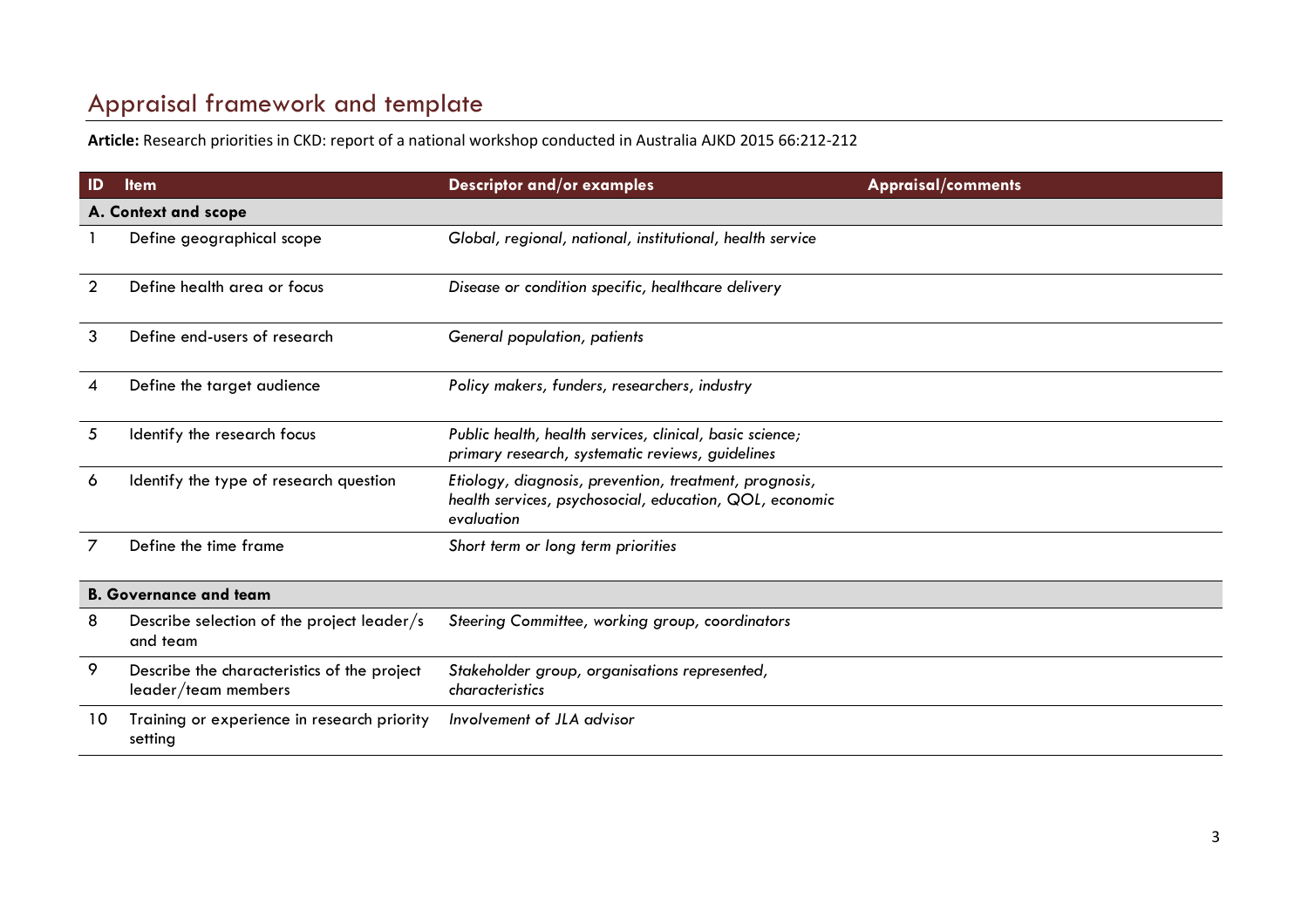| C. Inclusion of stakeholders/participants |                                                                                                                 |                                                                                                                                                                        |  |
|-------------------------------------------|-----------------------------------------------------------------------------------------------------------------|------------------------------------------------------------------------------------------------------------------------------------------------------------------------|--|
| 11                                        | Define the inclusion criteria for stakeholder<br>groups involved in the PSP                                     | Stakeholder group                                                                                                                                                      |  |
|                                           | 12 State the strategy or method for<br>identifying and engaging stakeholders                                    | Partnerships, social media, recruitment through hospitals                                                                                                              |  |
| 13                                        | Indicate the number of participants and/or<br>organisations involved                                            | Individuals, organisations                                                                                                                                             |  |
| 14                                        | Describe the characteristics of stakeholders                                                                    | Name of stakeholder group e.g. clinicians, patients, policy<br>makers                                                                                                  |  |
| 15                                        | Reimbursement for participation                                                                                 | Cash, vouchers, certificates, acknowledgement                                                                                                                          |  |
|                                           | D. Identification and collection of research topics/questions                                                   |                                                                                                                                                                        |  |
| 16                                        | Describe methods for collecting all<br>research topics or questions                                             | Technical data (burden of disease, incidence), systematic<br>reviews, reviews of guidelines/other documents, surveys,<br>interviews, focus groups, meetings, workshops |  |
| $17 \,$                                   | Describe methods for collating and/or<br>categorising topics or questions                                       | Taxonomy, framework, used to organised and aggregate<br>topics or questions                                                                                            |  |
| 18.                                       | Describe methods or reason for initial<br>removal or topics or questions                                        | Beyond scope, lack of clarity and ill-defined, duplicative,<br>number of submissions                                                                                   |  |
| 19                                        | Describe methods for refining research<br>questions/topics                                                      | <b>Reviewed by Steering Committee</b>                                                                                                                                  |  |
| 20                                        | Cross check to identify if research<br>questions have been answered                                             | Systematic reviews, consultation with experts                                                                                                                          |  |
| 21                                        | Describe number of research<br>questions/topics                                                                 | Report number of research questions at each stage of the<br>process                                                                                                    |  |
|                                           | E. Prioritisation of research topics/questions                                                                  |                                                                                                                                                                        |  |
| 22                                        | Describe methods for prioritising or<br>achieving consensus on priority research<br>areas, topics, or questions | Consensus methods: Delphi, nominal group technique,<br>workshops; define thresholds: ranking scores, proportions,<br>votes (interim and final stage)                   |  |
| 23                                        | Provide reasons for excluding research<br>topics/questions                                                      | Thresholds for ranking scores, proportions, votes (interim<br>and final stage)                                                                                         |  |